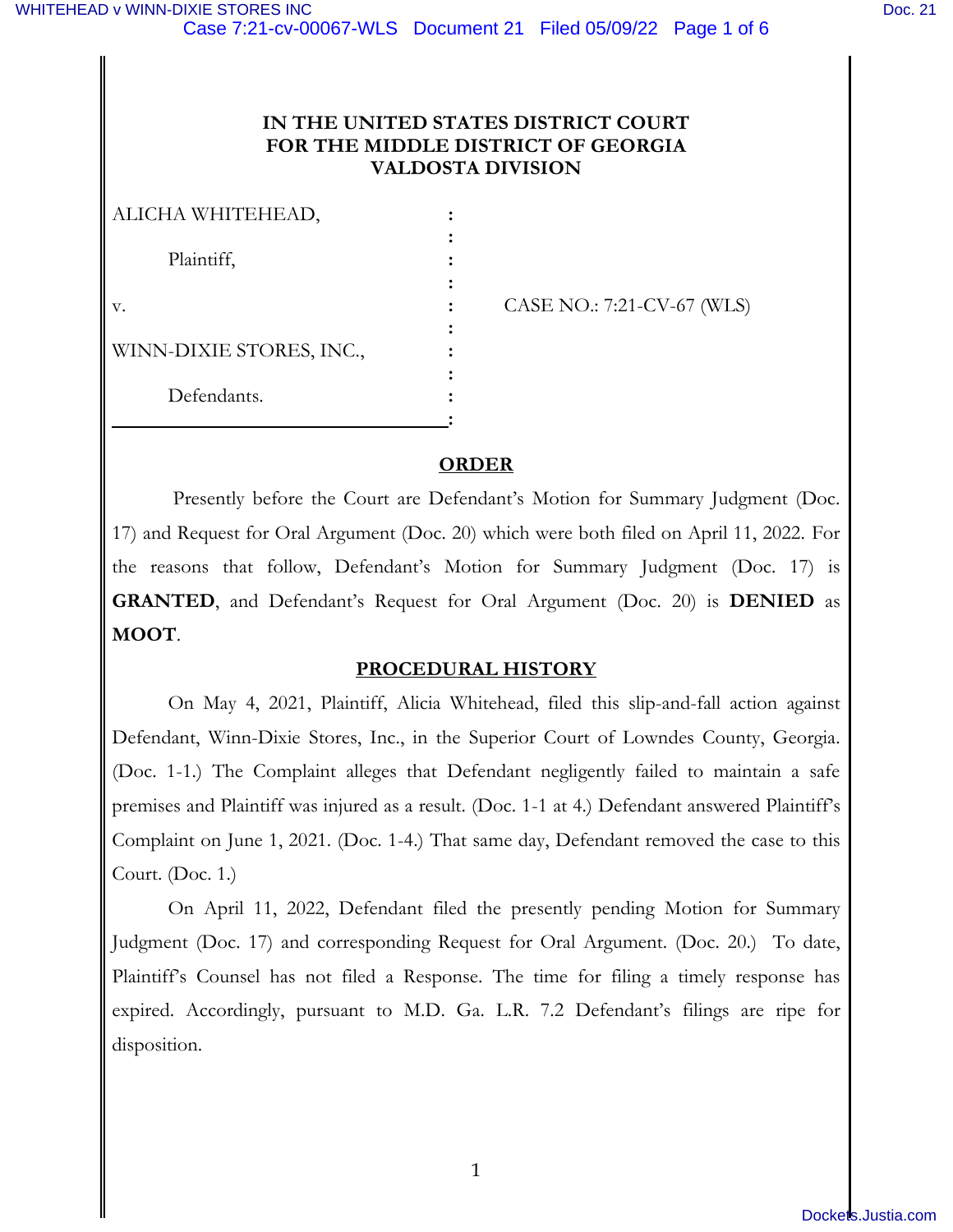#### **SUMARY JUDGMENT STANDARD**

"Summary judgment is appropriate if the pleadings, depositions, answers to interrogatories, and admissions on file, together with the affidavits, if any, show there is no genuine issue as to any material fact and that the moving party is entitled to judgment as a matter of law." *Chow v. Chak Yam Chau*, 555 F. App'x 842, 846 (11th Cir. 2014) (citing *Maddox v. Stephens*, 727 F.3d 1109, 1118 (11th Cir. 2013)). "'A genuine issue of material fact does not exist unless there is sufficient evidence favoring the nonmoving party for a reasonable jury to return a verdict in its favor.'" *Grimes v. Miami Dade Cnty.*, 552 F. App'x 902, 904 (11th Cir. 2014) (citation omitted). "An issue of fact is 'material' if it is a legal element of the claim under the applicable substantive law which might affect the outcome of the case." *Allen v. Tyson Foods, Inc.*, 121 F.3d 642, 646 (11th Cir. 1997) (citing *Anderson v. Liberty Lobby, Inc.*, 477 U.S. 242, 248 (1986)). "It is 'genuine' if the record taken as a whole could lead a rational trier of fact to find for the non-moving party." *Tipton v. Bergrohr GMBH-Siegen*, 965 F.2d 994, 998 (11th Cir. 1992) (citing *Matsushita Elec. Indus. Co. v. Zenith Radio Corp.*, 475 U.S. 574, 587 (1986)).

 The movant – in this case Winn-Dixie Stores Inc. – bears the initial burden of showing, by citing to the record, that there is no genuine issue of material fact. *See Celotex Corp. v. Catrett*, 477 U.S. 317, 323 (1986); *Barreto v. Davie Marketplace, LLC*, 331 F. App'x 672, 673 (11th Cir. 2009). The movant can meet that burden by presenting evidence showing there is no dispute of material fact, or by demonstrating that the nonmoving party has failed to present evidence in support of some element of its case on which it bears the ultimate burden of proof. *See Celotex*, 477 U.S. at 322-24. After the movant has met their burden, the Court must then determine "whether the evidence [submitted by Plaintiff] presents a sufficient disagreement to require submission to a jury or whether it is so one-sided that one party must prevail as a matter of law." *Graham v. State Farm Mut. Ins. Co.*, 193 F.3d 1274, 1282 (11th Cir. 1999) (citation omitted). The nonmoving party is required "to go beyond the pleadings" and identify "specific facts showing that there is a genuine issue for trial." *Celotex*, 477 U.S. at 324. While a Plaintiff can use their affidavit to meet this burden, Fed. R. Civ. P. 56(c)(4), the affidavit must "designate 'specific facts showing that there is a genuine issue for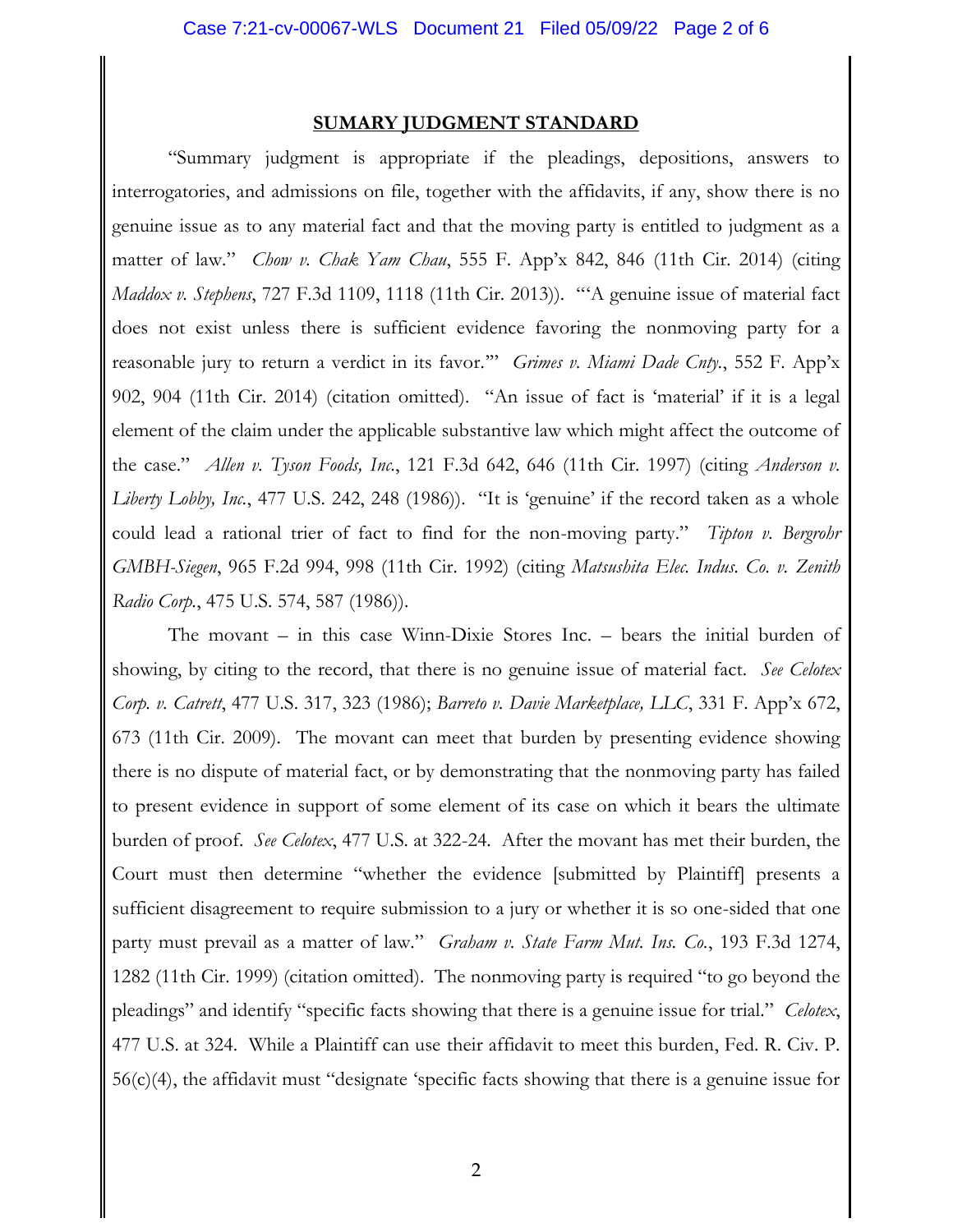## Case 7:21-cv-00067-WLS Document 21 Filed 05/09/22 Page 3 of 6

trial,' " and "he may not merely rest on his pleadings." *Graham*, 193 F.3d at, 1282. "A mere 'scintilla' of evidence supporting the opposing party's position will not suffice; there must be enough of a showing that the jury could reasonably find for that party." *Vicks v. Knight*, 380 F. App'x 847, 851 (11th Cir. May 26, 2010) (citation omitted). To avoid summary judgment, the non-movant must point to record evidence that would be admissible at trial. *See Jones v. UPS Ground Freight*, 683 F.3d 1283, 1294 (11th Cir. 2012) (quoting *Macuba v. Deboer*, 193 F.3d 1316, 1322 (11th Cir. 1999)) (noting that hearsay may be considered on a motion for summary judgment only if it "could be reduced to admissible evidence at trial or reduced to admissible form.").

 On a motion for summary judgment, the Court must view all evidence and factual inferences drawn therefrom in the light most favorable to the nonmoving party and determine whether that evidence could reasonably sustain a jury verdict. *See Matsushita*, 475 U.S. at 587-88; *Allen*, 121 F.3d at 646. However, the Court must grant summary judgment if there is no genuine issue of material fact and the movant is entitled to judgment as a matter of law. Fed. R. Civ. P. 56(c).

#### **RELEVANT FACTUAL BACKGROUND**

 The following facts are derived from the Complaint (Doc. 1-1); Defendant's Answer to the Complaint (Doc. 1-4); and Defendant's Statement of Undisputed Material Facts. (Doc. 17-1.) Where relevant, the factual summary also includes undisputed and disputed facts derived from the pleadings, the discovery and disclosure materials on file, and any affidavits, all of which are construed in a light most favorable to Plaintiff as the nonmoving party. *See* Fed. R. Civ. P. 56; *Matsushita*, 475 U.S. at 587-88.

 On May 13, 2019, Plaintiff was a customer at Defendant's store located at 3200 North Ashley Street, Valdosta, Georgia. (Doc. 17-1 ¶¶ 1 & 2.) At approximately, 17:42:22 (5:42 P.M.) Plaintiff slipped in a foreign substance – that is believed to have been gravy from Defendant's deli – and fell to the ground. (Doc. 17-1  $\P$  2 & 5.) Plaintiff had no information or knowledge of the source of the gravy. (Doc. 17-1 ¶ 4.)

Two minutes before Plaintiff's fall, at approximately 17:40:33 (5:40 P.M.), Defendant's pricing manager, Tim Girard, walked through the location of Plaintiff's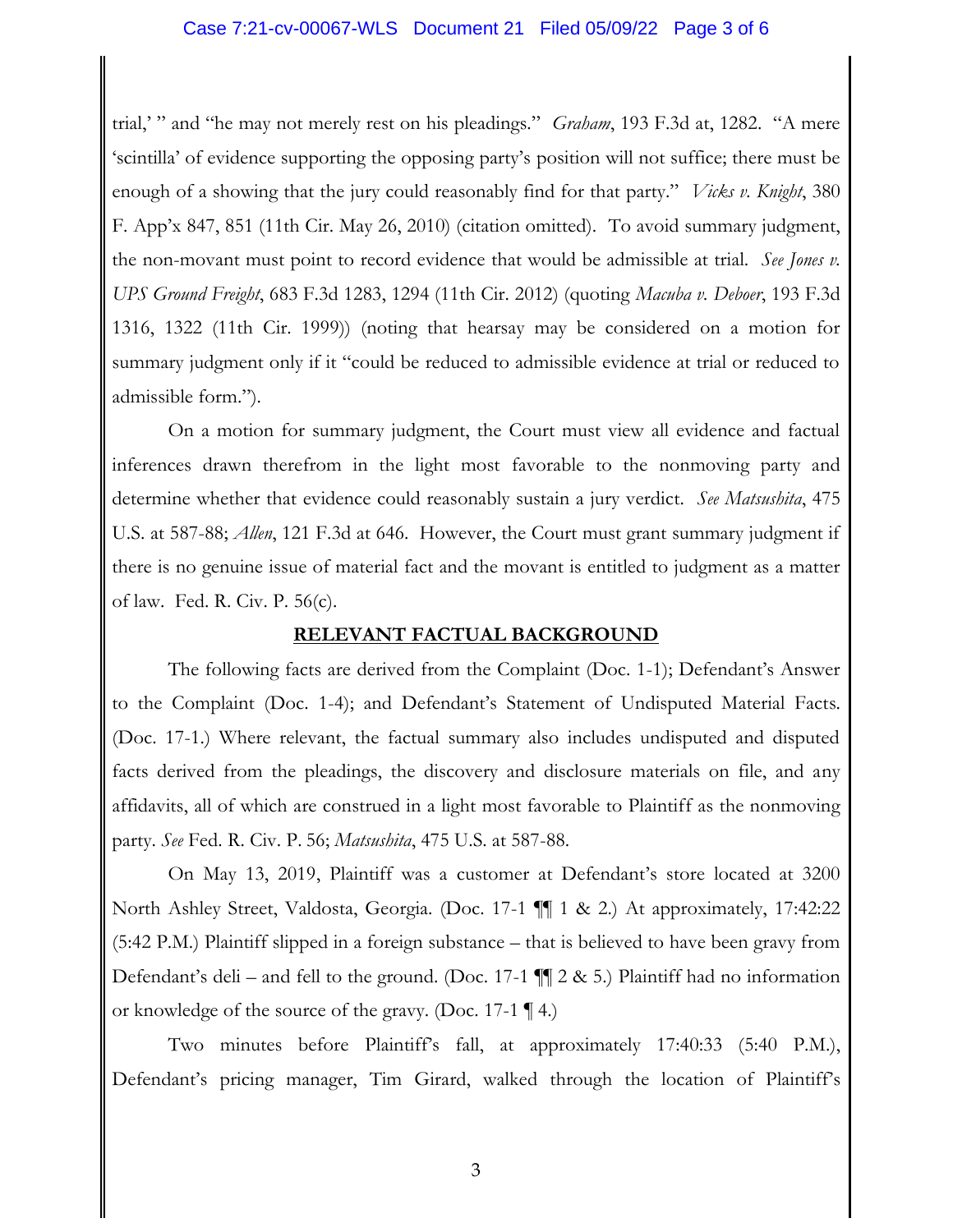accident. (Doc. 17-1 ¶ 6.) Tim Girard saw no foreign substance on the floor when he walked through. (Doc. 17-1 ¶ 7.) The reason that Tim Girard did not see any foreign substance on the floor is that the gravy was spilled by an unidentified white male who dropped a Styrofoam container at approximately 17:41:38 (5:41 P.M.). 1 (Doc. 17-1 ¶¶ 8 & 9.) Tim Girard did not see the unidentified white male spill the gravy, or Plaintiff fall forty-four (44) seconds later. (Docs. 17-1 at 3.)

# **DISCUSSION**

To prevail on a slip-and-fall claim in Georgia,<sup>2</sup> a plaintiff must prove, among other things, "(1) that the defendant had actual or constructive knowledge of the hazard; and (2) that the plaintiff lacked knowledge of the hazard despite the exercise of ordinary care due to actions or conditions within the control of the owner/occupier." *Robinson v. Kroger Co.*, 493 S.E.2d 403, 414 (Ga. 1997). Defendant contends that summary judgment is appropriate because Plaintiff cannot dispute that Defendant lacked actual or constructive knowledge of the gravy that caused Plaintiff to fall. (Doc. 17-2 at 8.)

Knowledge of a hazard can be either actual or constructive. To prove actual knowledge, a plaintiff "must do more than merely show that [the defendant's] employees had a general knowledge that a hazardous condition might exist." *J.H. Harvey Co. v. Reddick*, 522 S.E.2d 749, 752 (Ga. Ct. App. 1999). Rather, the defendant must have some kind of specific knowledge of the particular hazard that caused the plaintiff's injury. *Id.*

To prove constructive knowledge, a plaintiff may choose between "one of two ways: [1] by evidence that an employee was in the immediate area of the hazard and could easily have discovered and removed it, or [2] by showing that the owner did not use reasonable care in inspecting the premises." *Taylor v. AmericasMart Real Estate, LLC*, 651 S.E.2d 754, 759 (Ga. Ct. App. 2007) (quoting *KMart Corp. v. Jackson*, 521 S.E.2d 93, 96 (Ga. Ct. App. 1999)).

<sup>&</sup>lt;sup>1</sup> The unidentified white male was videotaped licking the spilled gravy off his fingers at approximately 17:42:08 (5:42 P.M.) and examining the dropped container, likely for further leakage, at approximately 17:42:09.787 (5:42 P.M.). (Docs. 17-1 ¶ 10 & 17-2 at 13-14.) The Court notes this for the purposes of the record as it confirms Defendant's position that the unidentified white male's Styrofoam container was the source of the gravy.

<sup>&</sup>lt;sup>2</sup> "A federal court sitting in a diversity action applies state law using the choice of law rules of the forum state, in this case Georgia." *Travelers Prop. Cas. Co. of Am. v. Moore*, 763 F.3d 1265, 1270 (11th Cir. 2014).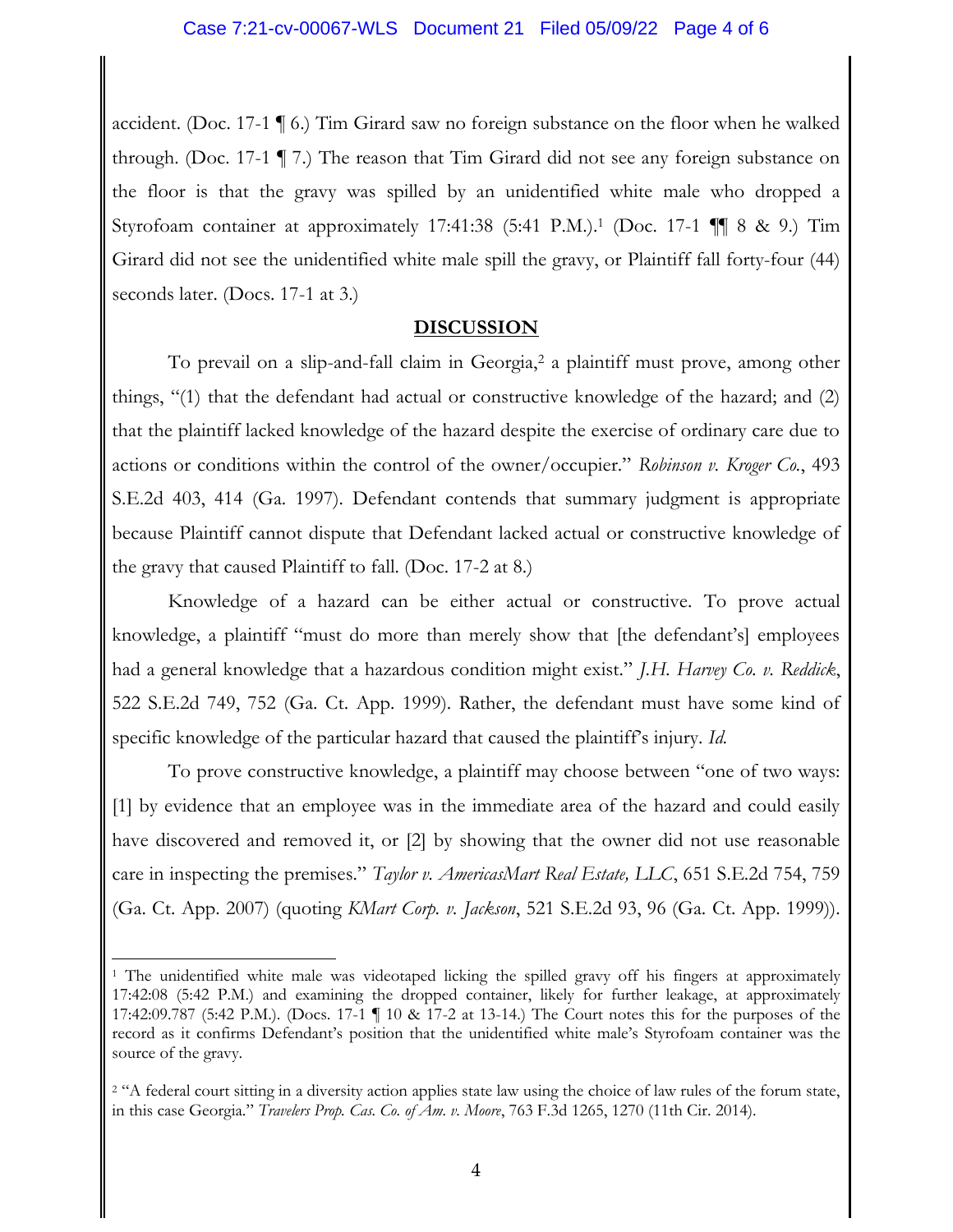### Case 7:21-cv-00067-WLS Document 21 Filed 05/09/22 Page 5 of 6

While in most cases the finder of fact "may infer constructive knowledge unless the owner or occupier of the premises shows not only that it had a reasonable inspection program in place, but that such program was actually carried out at the time of incident" that is not the case here. *Id*. (internal citations omitted.) That is not the case here, as the Georgia Court of Appeals has held that in certain cases the existence of an inspection policy is not relevant when "video evidence establishes how long the substance was on the floor before" the Plaintiff fell and the substance was on the floor for a short period of time. *All American Quality Foods, Inc. v. Smith*, 797 S.E.2d 259, 262 (Ga. Ct. App. 2017) (Smith's contention that Food Depot had failed to establish that it had a reasonable inspection policy was not relevant to Smith's claim due to video evidence establishing how long the substance was on the floor before Smith fell).

In the present case, summary judgment is appropriate as the evidence shows that Defendant lacked actual or constructive knowledge of the gravy in which Plaintiff slipped. As an initial matter, Defendant lacked actual knowledge of the gravy spilled on the floor, as Defendant's employee, Tim Girard, walked through the area of Plaintiff's fall approximately two minutes before Plaintiff fell and there was no substance on the floor. (Doc. 17-1 ¶ 6 & 7.) In addition, Plaintiff has not established that Defendant had constructive knowledge of the gravy on the floor as Plaintiff has not provided this Court with any evidence that "an employee was in the immediate area of the hazard and could easily have discovered and removed it." *Taylor*, 651 S.E.2d at 759. Furthermore, this case falls within the limited category of cases in which it is unnecessary to show the existence of an inspection policy,<sup>3</sup> as video evidence established how long the gravy was on the floor before Plaintiff fell.

In the present case, the gravy in which Plaintiff slipped was spilled approximately forty-four (44) seconds before Plaintiff's fall.<sup>4</sup> (Doc. 17-1 ¶¶ 3 & 9.) Georgia Courts have previously found that summary judgment is appropriate where evidence showed that the

<sup>&</sup>lt;sup>3</sup> The Court notes for the purposes of the record, that Defendant did not establish that a reasonable inspection program existed.

<sup>4</sup> The Court notes for the purposes of the record that the gravy was spilled by an unidentified white male at approximately 17:41:38 (5:41 P.M.) and Plaintiff fell at approximately 17:42:22 (5:42 P.M.) (Doc. 17-1 ¶¶ 3 & 9).